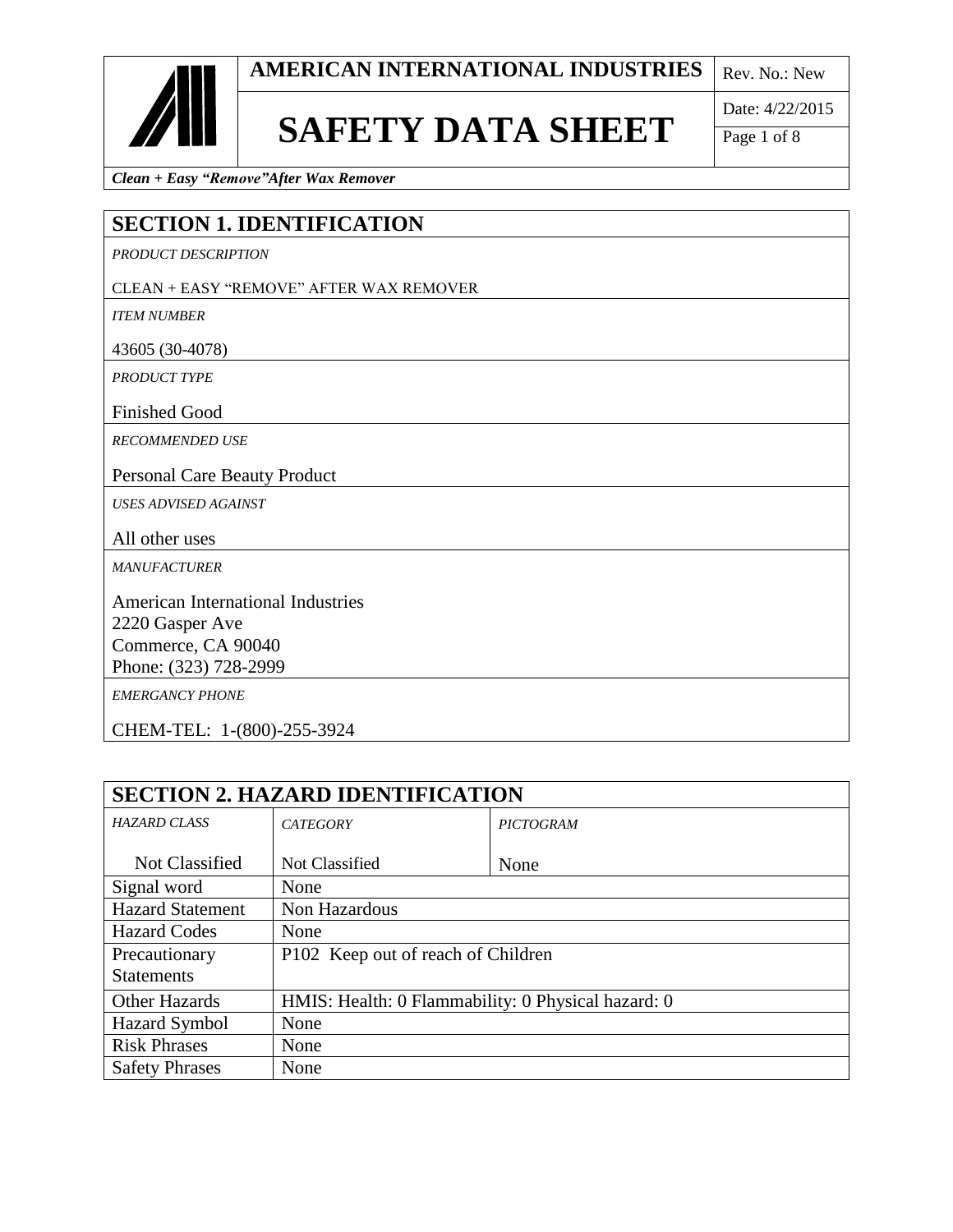

## **SAFETY DATA SHEET**

Date: 4/22/2015

Page 2 of 8

*Clean + Easy "Remove"After Wax Remover*

#### **SECTION 3. COMPOSITION**

This product does not contain hazardous chemicals according to the OSHA Hazardous Communication Standard 29 CFR §1910.1200.

| <b>COMPOSITION OF HAZARDOUS CHEMICALS</b> |                  |         |          |
|-------------------------------------------|------------------|---------|----------|
| <b>Chemical Name</b>                      | <b>INCI</b> Name | CAS No. | $\%$ w/w |
| None                                      | None             | None    | None     |
|                                           |                  |         |          |
|                                           |                  |         |          |
|                                           |                  |         |          |

#### **SECTION 4. FIRST AID MEASURES**

*GENERAL ADVISE*

Though this product is non hazardous for its indented use, in all cases, if symptoms persists contact a physician.

*ROUTES OF ENTRY*

| <b>EYE CONTACT</b>  | Rinse with plenty of water for at least 15 minutes. Remove contact lenses, if<br>present, after the first 5 minutes, and then continue rinsing. May be mildly<br>irritating in sensitive individuals. |
|---------------------|-------------------------------------------------------------------------------------------------------------------------------------------------------------------------------------------------------|
| <b>SKIN CONTACT</b> | Mild skin irritation may occur in sensitive individuals. Wash with soap and<br>water.                                                                                                                 |
| <b>INHALATION</b>   | Not applicable                                                                                                                                                                                        |
| <b>INGESTION</b>    | Clean mouth with water and afterwards drink plenty of water. May cause<br>diarrhea. Do not induce vomiting. Contact a physician.                                                                      |

*MOST IMPORTANT SYMPTOMS/EFFECTS ACUTE OR DELAYED* 

Non known

*NOTES TO PHYSICIAN*

Treat symptomatically

#### **SECTION 5. FIRE-FIGHTING MEASURES**

*FLAMMABILITY*

Non flammable

*FLASH POINT* 

 $>200^{\circ}C$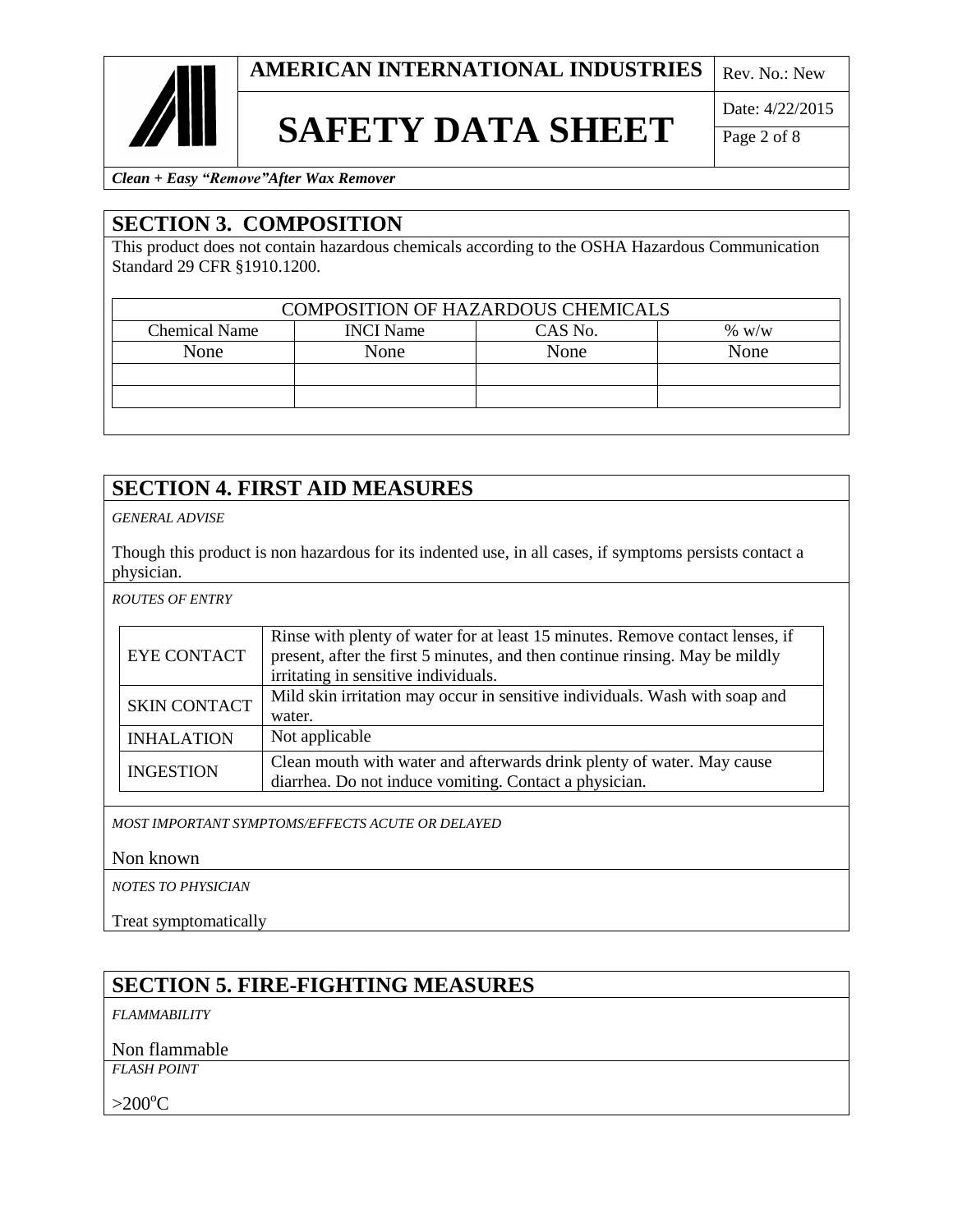# **SAFETY DATA SHEET**

Date: 4/22/2015

Page 3 of 8

*Clean + Easy "Remove"After Wax Remover*

*EXTINGUISHING MEDIA*

Dry chemical, carbon dioxide, Halon foam.

*SPEICIAL HAZARDS*

None

*SPECIAL PROTECTIVE EQUIPMENT FOR FIRE-FIGHTERS*

First responders should wear eye protection. Structural fire-fighters must wear MSHA/NIOSH approved SCBA and full protective equipment. Use a water spray or fog to reduce vapors. Water may not be effective in extinguishing a fire involving this product.

#### **SECTION 6. ACCIDENTAL RELEASE MEASURES**

*PERSONAL PRECAUTIONS*

Household: Absorb with inert material and place in a appropriate waste disposal Industrial: Avoid contact with skin, eyes, and clothing. Remove all sources of ignition. Absorb with an inert material and put the spilled material in an appropriate waste disposal. Finish cleaning by spreading water on the contaminated surface and allow to evacuate through the sanitary system

*ADVISE FOR EMERGANCY RESPONDERS*

Use personal protective equipment.

*ENVIRONMENTAL PRECAUTIONS*

Household: Do not place spilled product in any drain or water system that can go into the environment. Industrial: Should not be released into the environment.

*METHODS OF SPILL CONTAINMENT AND CLEAN-UP*

Highway or railway spills call chemtrec (800) 424-9600 cont. U.S. Collect (202) 483-7616 from Alaska and Hawaii.

Stay upwind and away from spill. Keep all sources of ignition and hot metal surfaces away from spill. Keep out of drains, sewers, or waterways. Use sand or other inert material to dam and contain spill. Do not flush with water; use absorbent pads. For large spills call response team and notify appropriate state/local agencies. Immediately notify the National Response Center (phone number: 800-424-8802) in case if the spill is in excess of EPA reportable quantity.

#### **SECTION 7. HANDLING AND STORAGE**

*WORK & HYGEINE PRACTICES*

Avoid prolonged contact with the product. After use, wash hands and exposed skin with soap and water. Do not eat, drink, or smoke while handling this product.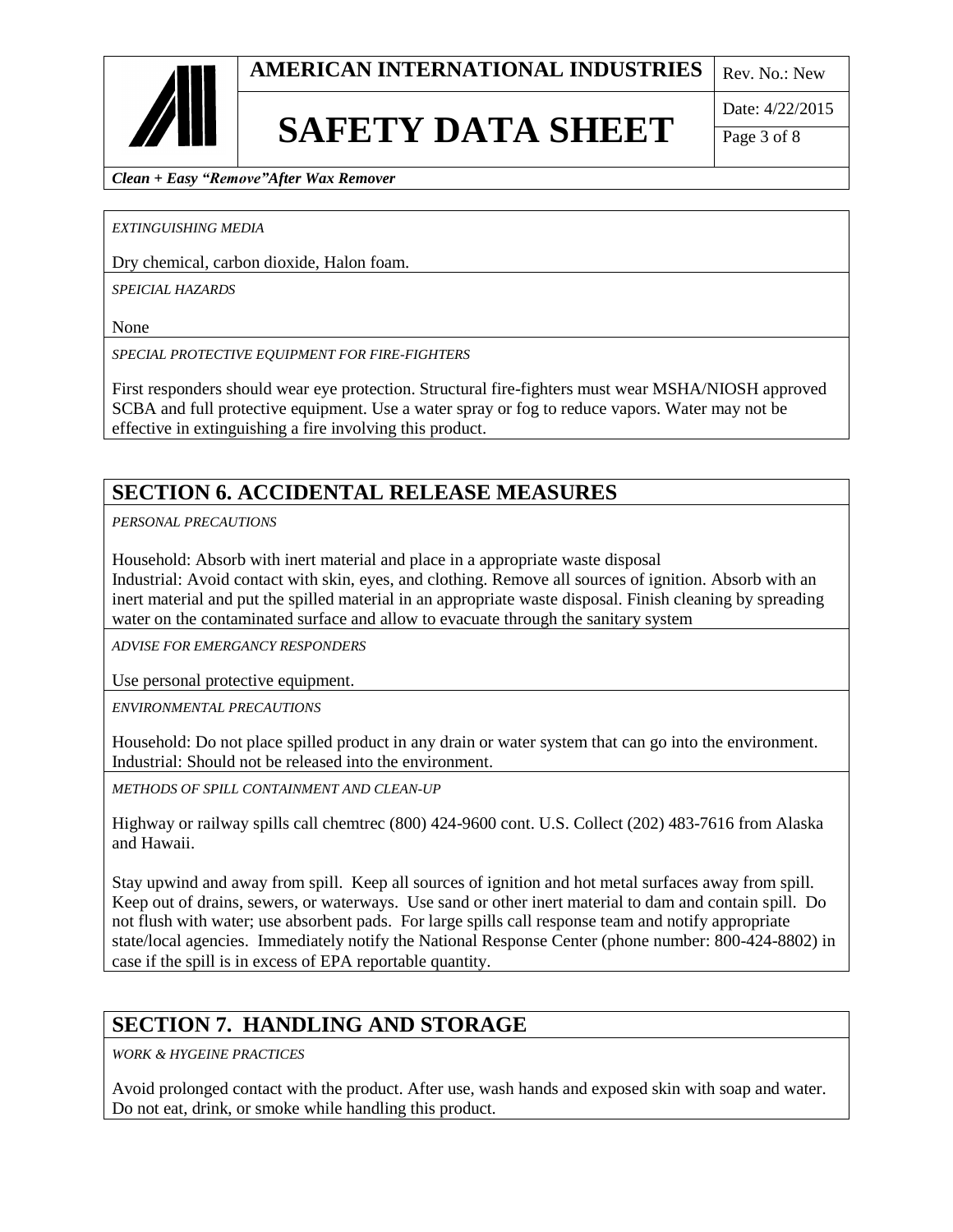

### **SAFETY DATA SHEET**

Date: 4/22/2015

Page 4 of 8

*Clean + Easy "Remove"After Wax Remover*

#### *STORAGE & HANDLING*

Keep this material away from heat, sparks, and open flame. Open containers slowly on a stable surface. Keep container closed tightly when not in use. Empty containers may contain residual amounts of the product; therefore handle empty container with care.

Store containers in a cool dry place, away from direct sunlight, other light sources, or any intense heat. Store away from incompatible materials as appropriate.

#### **SECTION 8. EXPOSURE CONTROL/ PERSONAL PROTECTION**

*EXPOSURE GUIDELINES* 

Household: Exposure guidelines are not relevant when the product is used as directed in a household setting.

Industrial: When working with large quantities of the product, make sure an eye wash station, sink or washbasin is available in the event there is exposure to eyes.

*VENTILATION*

When working with large quantities of the product, provide adequate ventilation.

*RESPIRATORY PROTECTION*

No respiratory protection is required under typical circumstances of use and handling. If necessary, use only respiratory protection authorized by U.S. OSHA 29 CFR §1920.134, or applicable U.S. local state regulations,

*EYE PROTECTION*

Depending on the use of this product splash or safety glasses may be worn in an industrial setting. When necessary refer to U.S. OSHA 29 CFR §1910.133, Canadian standards, or the European standard EN166. *HAND PROTECTION*

If it is anticipated that prolonged and repeated skin contact will occur during the use of this product, wear neoprene or rubber gloves for routine industrial use. If necessary refer to U.S. OSHA 1910.138, the appropriate standards for Canada or the E.C. member states.

*BODY PROTECTION*

No special body protection is required for this product under typical use and handling.

| <b>SECTION 9. PHYSICAL AND CHEMICAL PROPERTIES</b> |                   |
|----------------------------------------------------|-------------------|
| Appearance                                         | Clear Oily Liquid |
| Color                                              | Colorless         |
| Odor                                               | <b>Odorless</b>   |
| <b>Specific Gravity</b>                            | $0.830 - 0.860$   |
| pH                                                 | Not applicable    |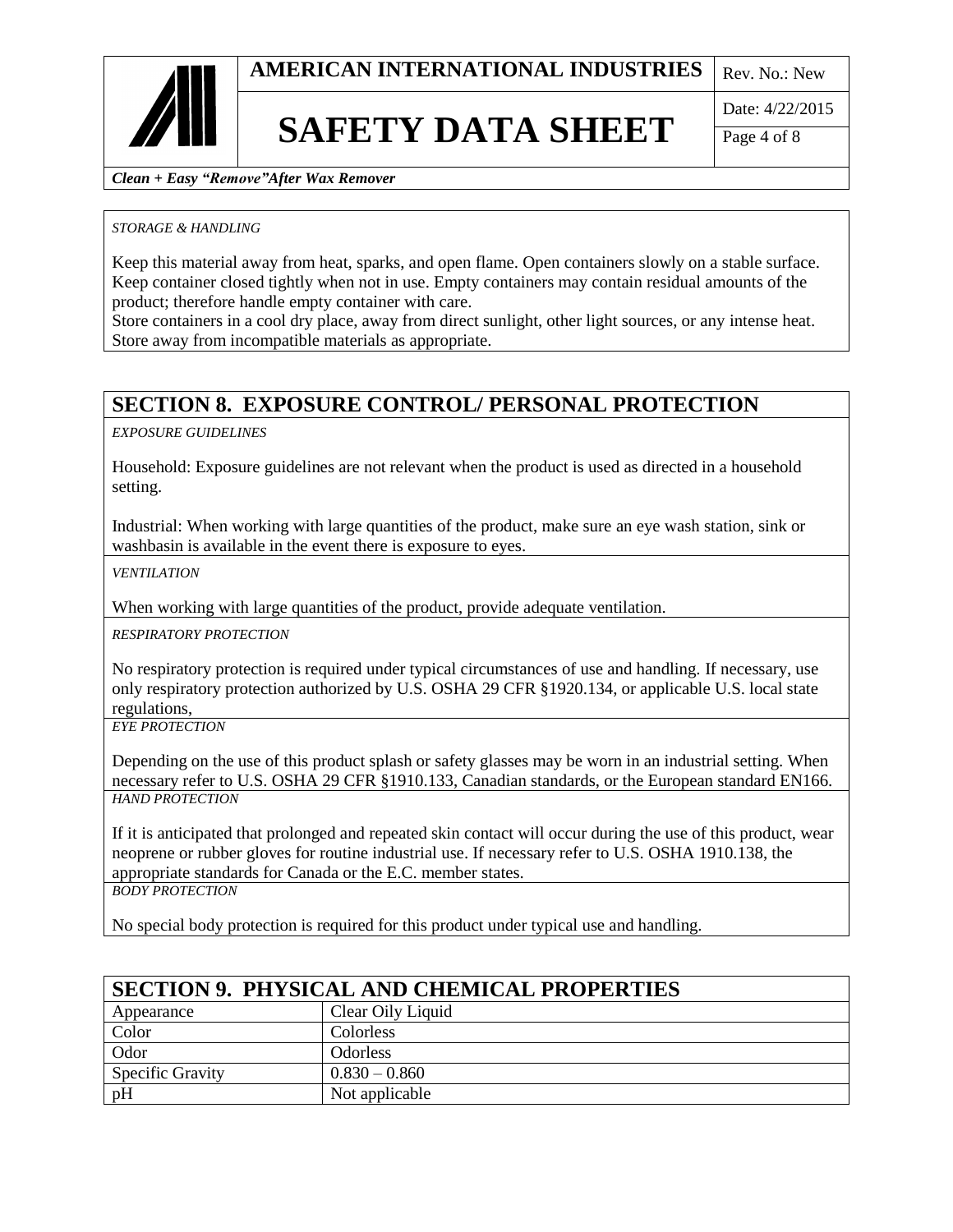



### **SAFETY DATA SHEET**

Date: 4/22/2015

Page 5 of 8

*Clean + Easy "Remove"After Wax Remover*

| <b>Total Solid</b>               | Not applicable |
|----------------------------------|----------------|
| Viscosity                        | Not applicable |
| Melting Point/Freezing Point     | Not available  |
| <b>Boiling Point</b>             | Not available  |
| <b>Evaporation Rate</b>          | Not available  |
| <b>Upper/Lower Flammability</b>  | Not available  |
| Limits                           |                |
| <b>Vapor Pressure</b>            | Not available  |
| Vapor Density                    | Not available  |
| <b>Relative Density</b>          | Not available  |
| Solubility                       | Water soluble  |
| <b>Auto-Ignition Temperature</b> | Not available  |

#### **SECTION 10. STABILITY AND REACTIVITY**

*STABILITY*

Product is stable under ambient conditions when stored properly.

*HAZARDOUS DECOMPOSITION* 

If exposed to extremely high temperatures, the products of decomposition may include irritating vapors and carbon oxide gases (e.g.  $CO<sub>2</sub>$ ,  $CO<sub>2</sub>$ ).

*HAZARDOUS POLYMERIZATION* 

Will not occur.

*CONDITIONS TO AVOID*

Non known

*INCOMPATABLE SUBSTANCES*

Not available

#### **SECTION 11. TOXOLOGICAL INFORMATION**

*TOXICITY DATA*

This product does not contain known human carcinogens.

*ACUTE TOXICITY*

| Principle Routes of | Absorbed through skin; ingestion.                                                                                                             |
|---------------------|-----------------------------------------------------------------------------------------------------------------------------------------------|
| Exposure            |                                                                                                                                               |
| Inhalation          | May cause respiratory tract irritation with coughing and shortness of<br>breath. This product has a low vapor pressure and is not expected to |
|                     | present an inhalation hazard at ambient conditions.                                                                                           |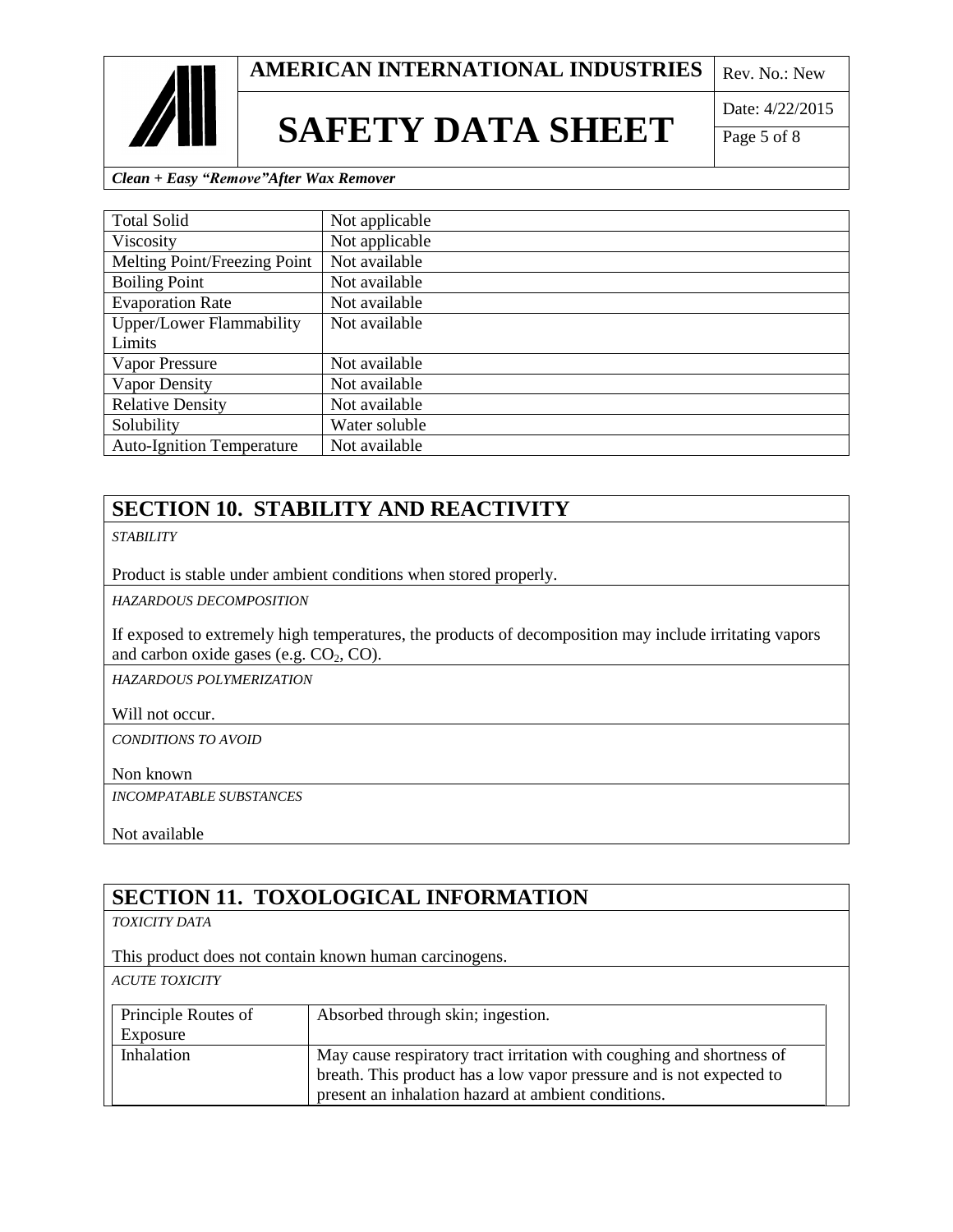

### **SAFETY DATA SHEET**

Date: 4/22/2015

Page 6 of 8

*Clean + Easy "Remove"After Wax Remover*

| <b>Skin Contact</b>      | This product is not expected to cause any skin irritation upon direct |  |
|--------------------------|-----------------------------------------------------------------------|--|
|                          | single or repeated and prolonged contact.                             |  |
| Ingestion                | Ingestion is relatively non-toxic unless aspiration occurs.           |  |
| <b>Eye Contact</b>       | May cause mild (minimal) eye irritation.                              |  |
| <b>CHRONIC TOXICICTY</b> |                                                                       |  |
|                          |                                                                       |  |
| Corrosivity              | No information available                                              |  |
| Sensitization            | Non sensitizing                                                       |  |
| Neurological Effects     | No information available                                              |  |
| Reproductive Toxicity    | None Known                                                            |  |
| Mutagenic Effects        | None Known                                                            |  |
| Developmental Toxicity   | None Known                                                            |  |
| Teratogenicity           | None Known                                                            |  |
| Carcinogenicity          | None Known                                                            |  |

### **SECTION 12. ECOLOGICAL INFORMATION**

*ACUTE TOXICITY*

No information available

*PERSISTENCE AND DEGRADABILITY*

No information available

*BIOACCUMULATIVE POTENTIAL*

No information available

*BIOACCUMULATIVE POTENTIAL*

No information available

*MOBILITY*

No information Available

*OTHER ADVERSE EFFECTS*

No information available

#### **SECTION 13. DISPOSAL CONSIDERATIONS**

*WASTE DISPOSAL*

Waste disposal must be in accordance with appropriate federal, state, and local regulations *SPECIAL CONSIDERATIONS*

None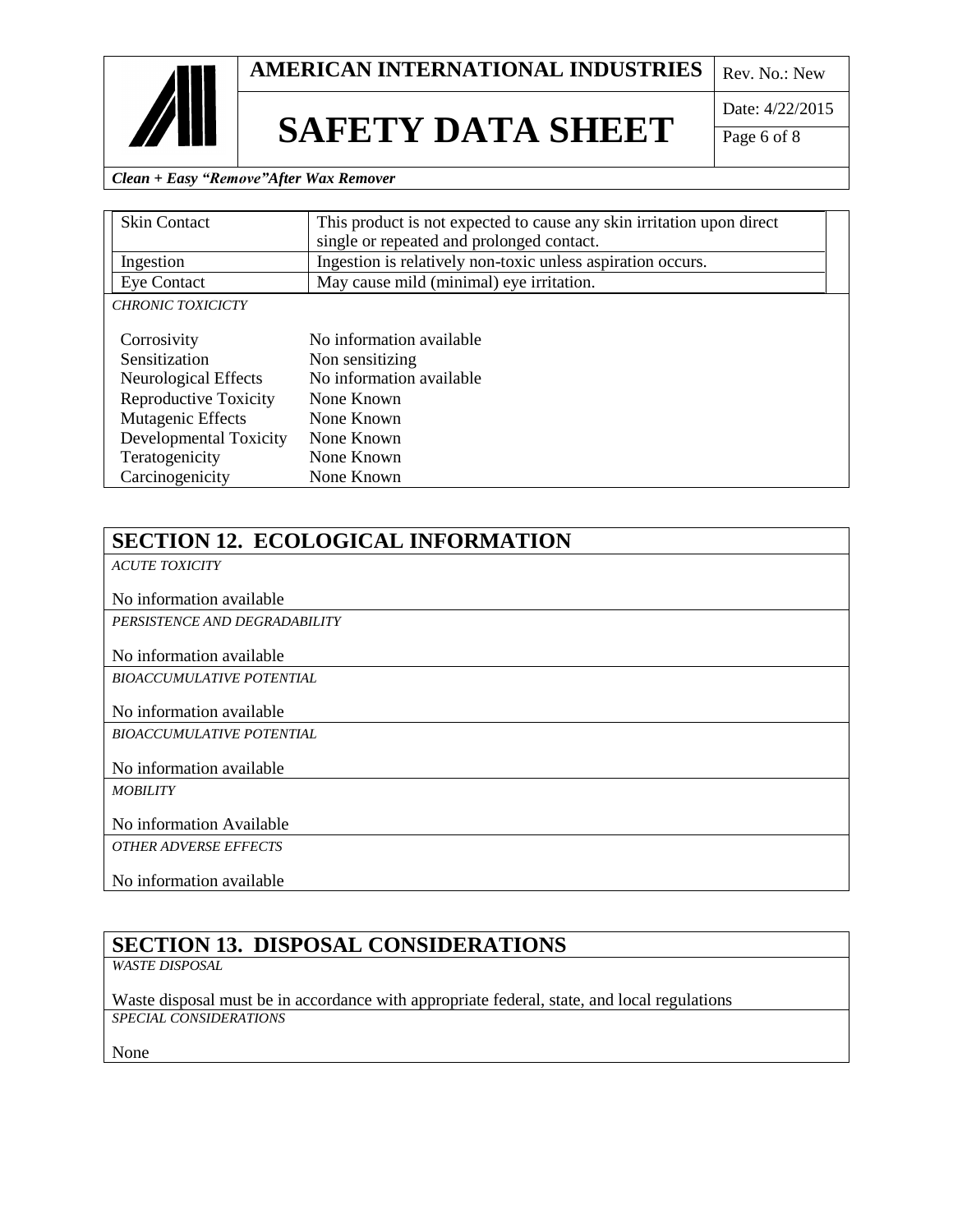

### **SAFETY DATA SHEET**

Date: 4/22/2015

Page 7 of 8

*Clean + Easy "Remove"After Wax Remover*

| <b>SECTION 14. TRANSPORT INFORMATION</b> |
|------------------------------------------|
| DOT                                      |
|                                          |
| Not regulated                            |
| <b>TDG</b>                               |
|                                          |
| Not regulated                            |
| <b>MEXICO</b>                            |
|                                          |
| Not regulated                            |
| <b>IATA</b>                              |
|                                          |
| Not regulated                            |
| ICAO                                     |
|                                          |
| Not regulated                            |
| <b>IMDG/IMO</b>                          |
|                                          |
| Not regulated                            |

#### **SECTION 15. REGULATORY INFORMATION**

*SARA 313*

None

*SARA 311/312 HAZARD CATEGORIES*

There are no specific Threshold Planning Quantities for the components of this product. *CERCLA*

None

*TSCA INVENTORY STATUS*

The components of this product are listed on the TSCA Inventory as appropriate *OTHER FEDERAL REQUIREMENTS*

This product complies with the appropriate sections of the Food and Drug Administration's 21 CFR subchapter G (Cosmetics).

*WHMIS (Canada)*

Not subject to WHMIS classification.

This product has been classified in accordance with the hazard criteria of the Controlled Products Regulations (CPR) and the MSDS contains all the information required by the CPR. This product is regulated by the Food and Drug Administration of Health Canada and is therefore exempt from the requirements of CEPA.